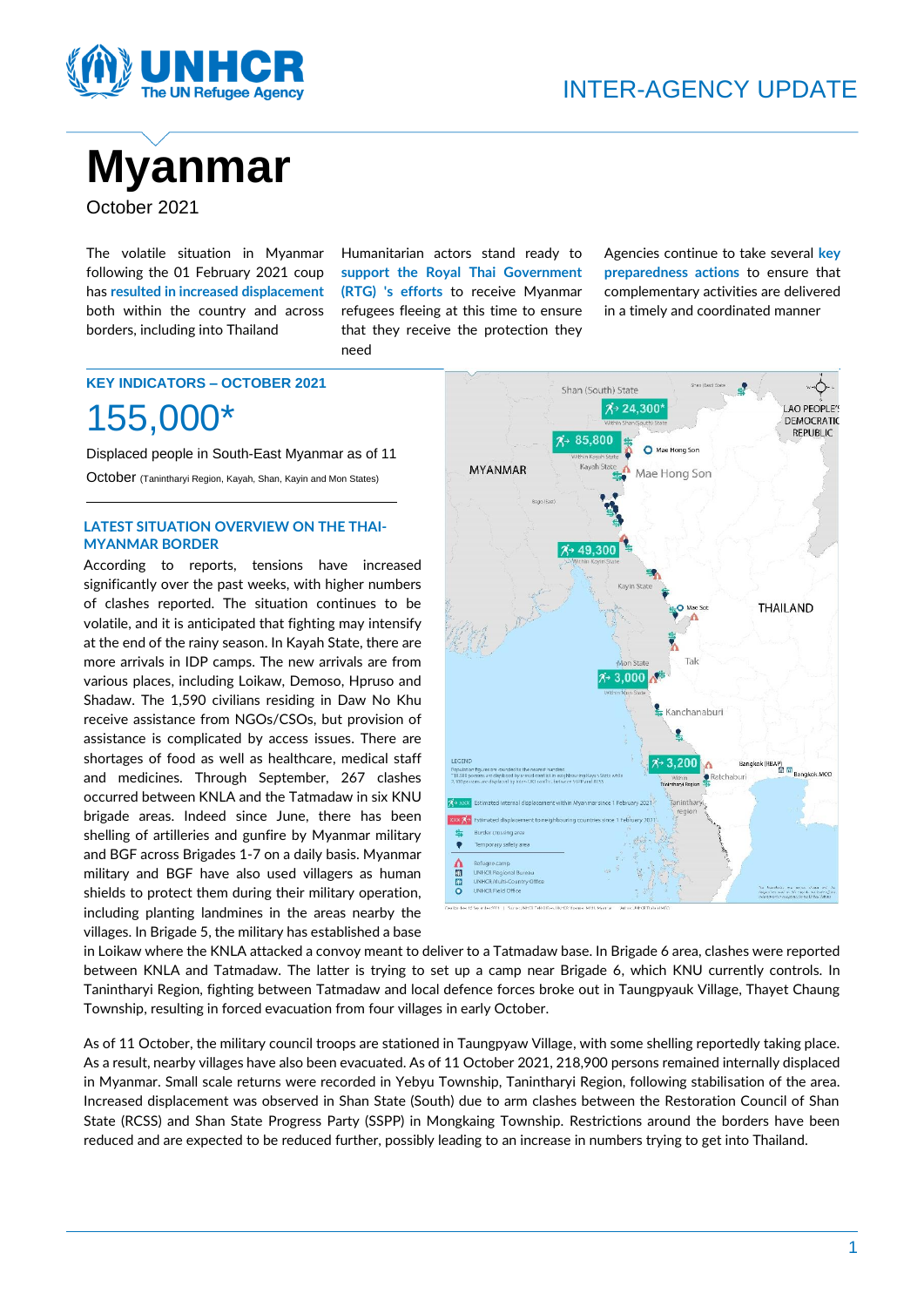#### **Humanitarian Agency Preparedness Activities**

The members of each sector responding to the Myanmar Situation have pre-positioned and planned humanitarian assistance based on the possible influx scenario of **4,000 new arrivals per month over six months**

# **PROTECTION**

■ In October, the sector finalises Referral Pathways (RPs) for Gender-Based Violence and Child Protection; the RPs are one-pagers that list contact of relevant focal points which can provide adequate protection services. In addition, during the third week of October, the sector will give several trainings (1) on people with specific needs and protection of women and children, which also includes GBV and PSEA, (2) on basic protection principles for CBOs/CSOs and (3) on emergency coordination and preparedness, particularly from a protection angle.

## **EDUCATION**

■ As of October, partners have met preparedness, response objectives and priorities. In addition, various tools have been developed and translated into local languages. Together with the Technical Working Group, partners have finalised minimum standards for parental education and positive parenting. The tool includes simple instructions for facilitators and local partners on engaging and organising sessions with parents and caregivers. Also, minimum standards for temporary learning spaces, a tool based on international experience and adapted to the local context, will be finalised late October.



■ Health sector agencies have been focusing on Mental-Health & Psycho-Social Support (MHPSS) preparedness for influx. Partners successfully conducted an online training, "Mental health: training of trainers" on clinical management of acute and general psychiatric and alcohol/other substance-related conditions on 28 and 29 September. Partners will give training on Psychosocial First Aid followed by subsequent training on counselling and cognitive behavioural therapy.

## **WATER AND SANITATION**

■ The sector has completed standardisation of hygiene kits and latrine designs with consideration for affordability to everyone. The latrines have been designed for all locations, considering ease of installation, acceptance, and response time in each area. In addition, the sector will convene a Technical working Group to design water supply systems considering the type and nature of water sources and collection points (direct pumping/pipeline/ borehole with water infiltration). Also, partners plan to provide training on water supplies, hygiene promotion, sanitation work, and latrine design to all WASH partners.



#### **FOOD SECURITY AND NUTRITION**

■ The Border Consortium (TBC) supports and works collaboratively with the Border Emergency Relief Team (BERT) – a network of local CSOs - and other local partners to provide essential food for refugees in sites proximal to the border. TBC is prepositioning essential food ration items, cooking fuel and fuel-efficient stoves for potential holding areas, and specific food for the nutrition of children and pregnant/breastfeeding women. In October, TBC has capacitated Kanchanaburi with an Emergency Response Officer and there are now four emergency response officers working along the border.



■ Access to sufficient bamboo remains a gap, a challenge exacerbated during the rainy season. As a result, the sector continues to preposition bamboo with special attention to treating warehouses with insecticide to limit damages to stored bamboo.